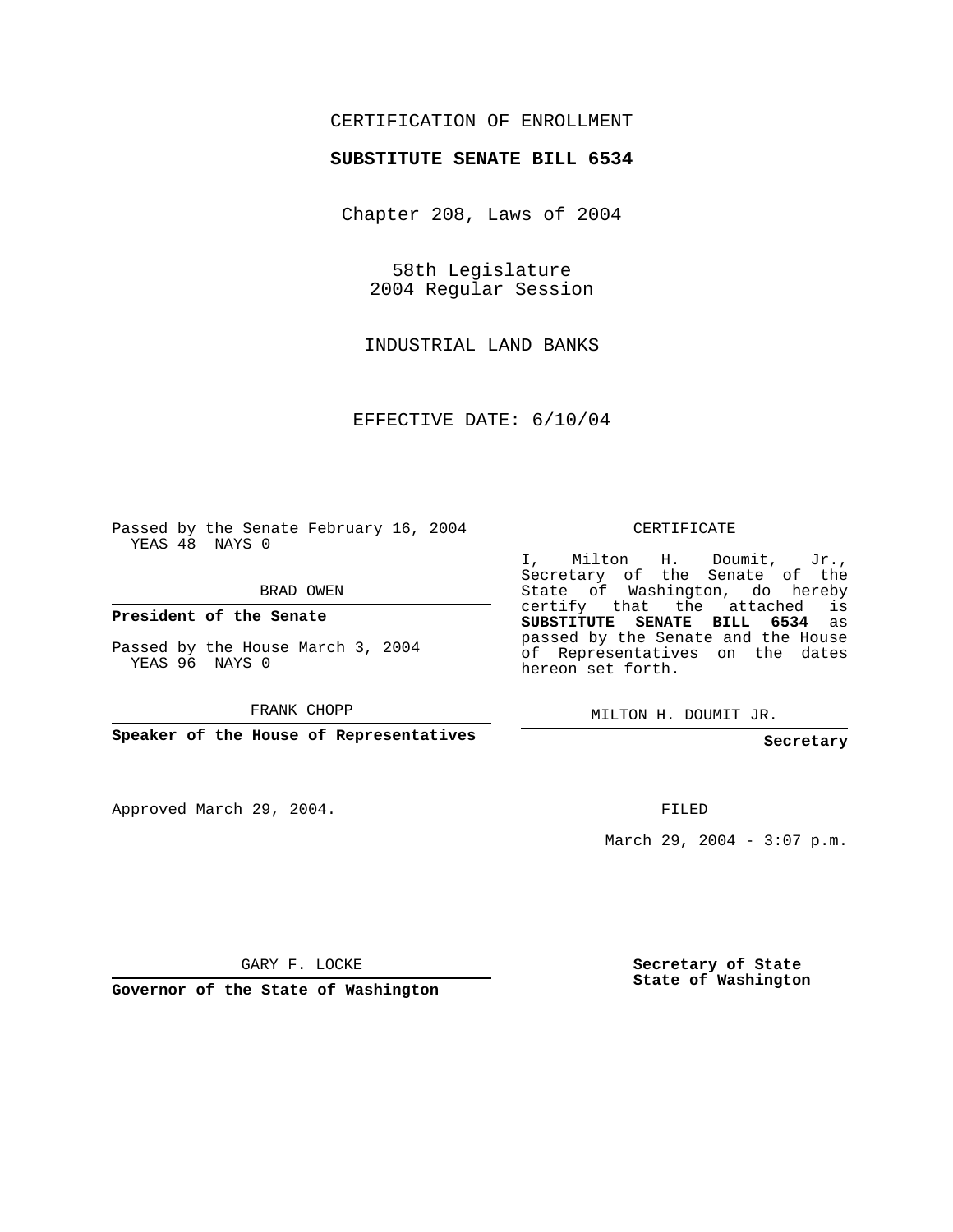## **SUBSTITUTE SENATE BILL 6534** \_\_\_\_\_\_\_\_\_\_\_\_\_\_\_\_\_\_\_\_\_\_\_\_\_\_\_\_\_\_\_\_\_\_\_\_\_\_\_\_\_\_\_\_\_

\_\_\_\_\_\_\_\_\_\_\_\_\_\_\_\_\_\_\_\_\_\_\_\_\_\_\_\_\_\_\_\_\_\_\_\_\_\_\_\_\_\_\_\_\_

Passed Legislature - 2004 Regular Session

## **State of Washington 58th Legislature 2004 Regular Session**

**By** Senate Committee on Land Use & Planning (originally sponsored by Senators Hargrove and Mulliken)

READ FIRST TIME 02/09/04.

 1 AN ACT Relating to the siting and designating processes of 2 industrial land banks; and amending RCW 36.70A.367.

3 BE IT ENACTED BY THE LEGISLATURE OF THE STATE OF WASHINGTON:

 4 **Sec. 1.** RCW 36.70A.367 and 2003 c 88 s 1 are each amended to read 5 as follows:

 (1) In addition to the major industrial development allowed under RCW 36.70A.365, a county planning under RCW 36.70A.040 that meets the 8 criteria in subsection  $((+9+))$   $(10)$  or  $((+10+))$   $(11)$  of this section may establish, in consultation with cities consistent with provisions of RCW 36.70A.210, a process for designating a bank of no more than two master planned locations for major industrial activity outside urban growth areas.

 (2) A master planned location for major industrial developments outside an urban growth area may be included in the urban industrial land bank for the county if criteria including, but not limited to, the 16 following are met through the completion of a comprehensive planning process that ensures that:

18 (a) Development regulations are adopted to ensure that urban growth 19 will not occur in adjacent nonurban areas;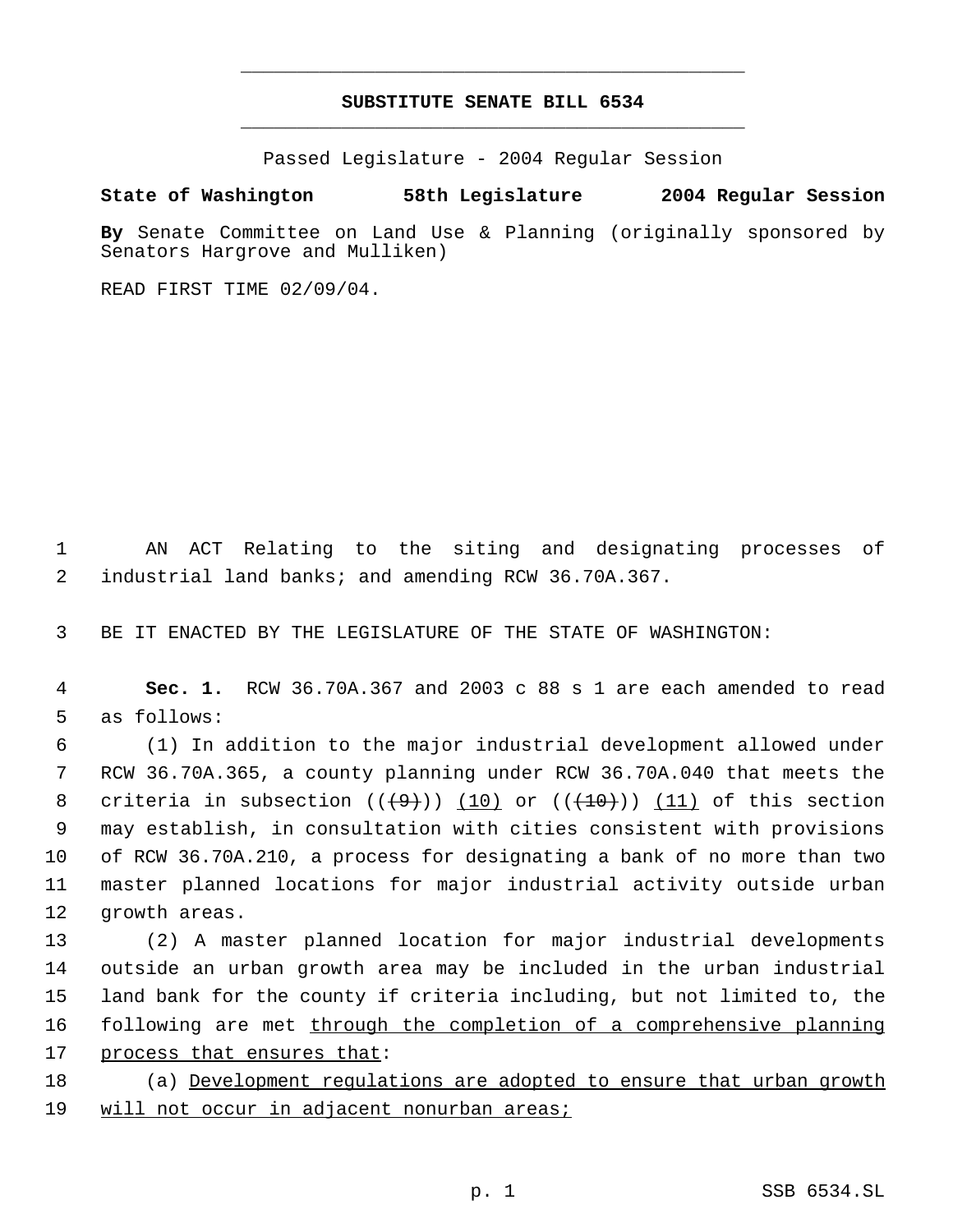(b) The master plan for the major industrial developments is consistent with the county's development regulations adopted for protection of critical areas;

 (c) An inventory of developable land has been conducted as provided in RCW 36.70A.365;

 (d) Provisions are established for determining the availability of alternate sites within urban growth areas and the long-term annexation 8 feasibility of land sites outside of urban growth areas; and

 (e) Development regulations are adopted to require the industrial land bank site to be used primarily for locating industrial and manufacturing businesses and specify that the gross floor area of all commercial and service buildings or facilities locating within the 13 industrial land bank shall not exceed ten percent of the total gross floor area of buildings or facilities in the industrial land bank. The commercial and service businesses operated within the ten percent gross 16 floor area limit shall be necessary to the primary industrial or 17 manufacturing businesses within the industrial land bank. The intent of this provision for commercial or service use is to meet the needs of employees, clients, customers, vendors, and others having business at 20 the industrial site and as an adjunct to the industry to attract and retain a quality work force and to further other public objectives, such as trip reduction. Such uses would not be promoted to attract 23 additional clientele from the surrounding area. The commercial and service businesses should be established concurrently with or subsequent to the industrial or manufacturing businesses.

 (3) The process for reviewing and approving proposals to authorize siting of specific major industrial developments within an approved industrial land bank must ensure through adopted development regulations that:

 (a) New infrastructure is provided for and/or applicable impact fees are paid;

 (b) Transit-oriented site planning and traffic demand management programs are implemented;

 (c) Buffers are provided between the major industrial development and adjacent nonurban areas;

 (d) Environmental protection including air and water quality has been addressed and provided for;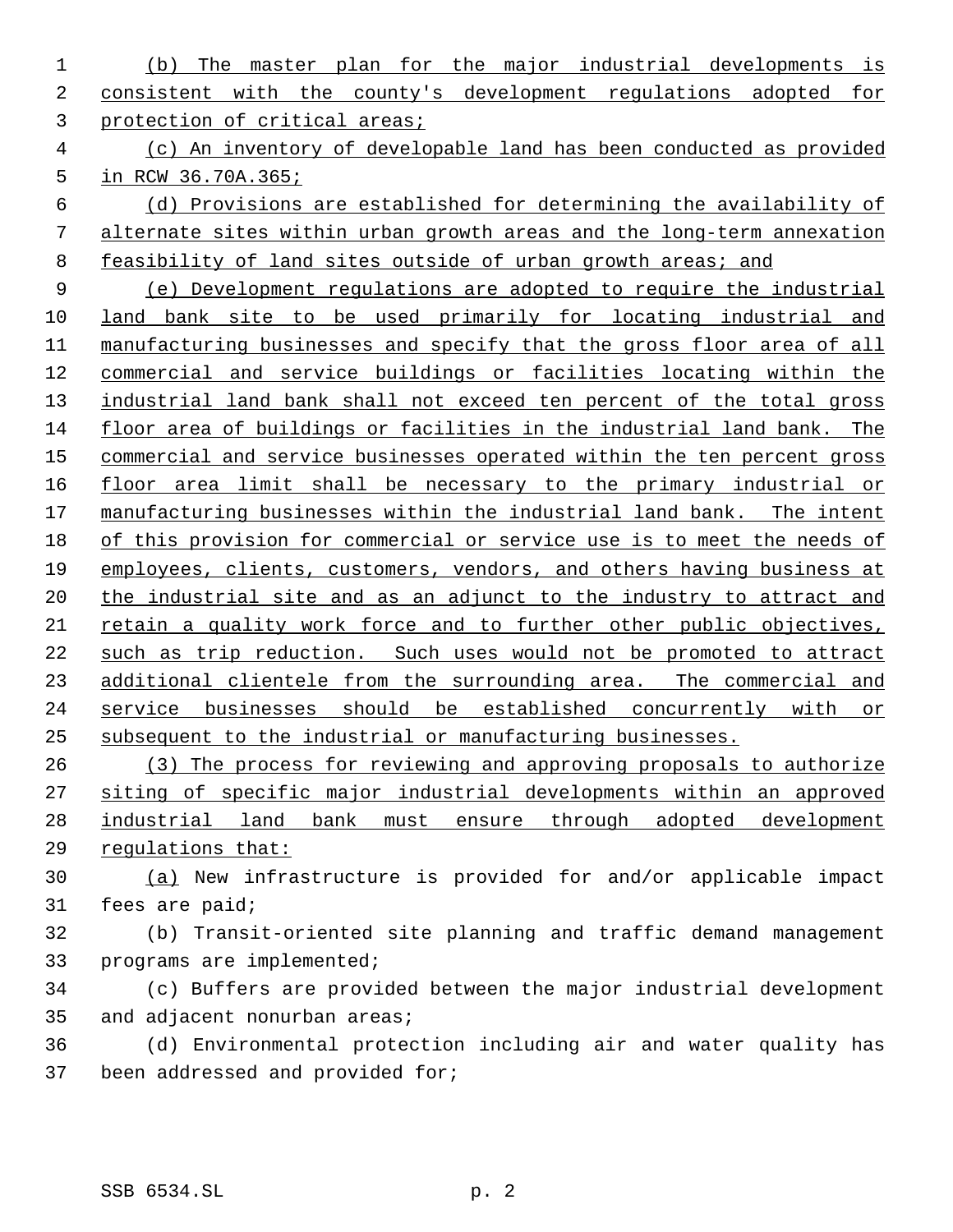- 1 (e) ((Development regulations are established to ensure that urban 2 growth will not occur in adjacent nonurban areas;
- $\{\text{f}\}\$  (f)) Provision is made to mitigate adverse impacts on designated 4 agricultural lands, forest lands, and mineral resource lands; and
- $5$  (( $\left(\frac{1}{9}\right)$  The plan for the major industrial development is consistent 6 with the county's development regulations established for protection of 7 critical areas;
- 8 (h) An inventory of developable land has been conducted as provided 9  $in$  RCW 36.70A.365;
- 10  $(\frac{1}{1})$ ) (f) An interlocal agreement related to infrastructure cost 11 sharing and revenue sharing between the county and interested cities 12  $((\text{are } \{ \text{is} \}) )$  is established( $(\div$
- 13 (j) Provisions are established for determining the availability of 14 alternate sites within urban growth areas and the long-term annexation 15 feasibility of land sites outside of urban growth areas; and
- 16 (k) Development regulations require the industrial land bank site 17 to be used primarily for locating industrial and manufacturing 18 businesses and specify that the gross floor area of all commercial and 19 service buildings or facilities locating within the industrial land 20 bank shall not exceed ten percent of the total gross floor area of 21 buildings or facilities in the industrial land bank. The commercial 22 and service businesses operated within the ten percent gross floor area 23 limit shall be necessary to the primary industrial or manufacturing 24 businesses within the industrial land bank. The intent of this 25 provision for commercial or service use is to meet the needs of 26 employees, clients, customers, vendors, and others having business at 27 the industrial site and as an adjunct to the industry to attract and 28 retain a quality work force and to further other public objectives, 29 such as trip reduction. Such uses would not be promoted to attract 30 additional clientele from the surrounding area. The commercial and 31 service businesses should be established concurrently with or 32 subsequent to the industrial or manufacturing businesses)).
- 33 ( $(\overline{+3})$ ) (4) In selecting master planned locations for inclusion in 34 the urban industrial land bank, priority shall be given to locations 35 that are adjacent to, or in close proximity to, an urban growth area.
- 36  $((+4))$  (5) Final approval of inclusion of a master planned 37 location in  $((the)$ ) an urban industrial land bank under subsection  $(2)$ 38 of this section shall be considered an adopted amendment to the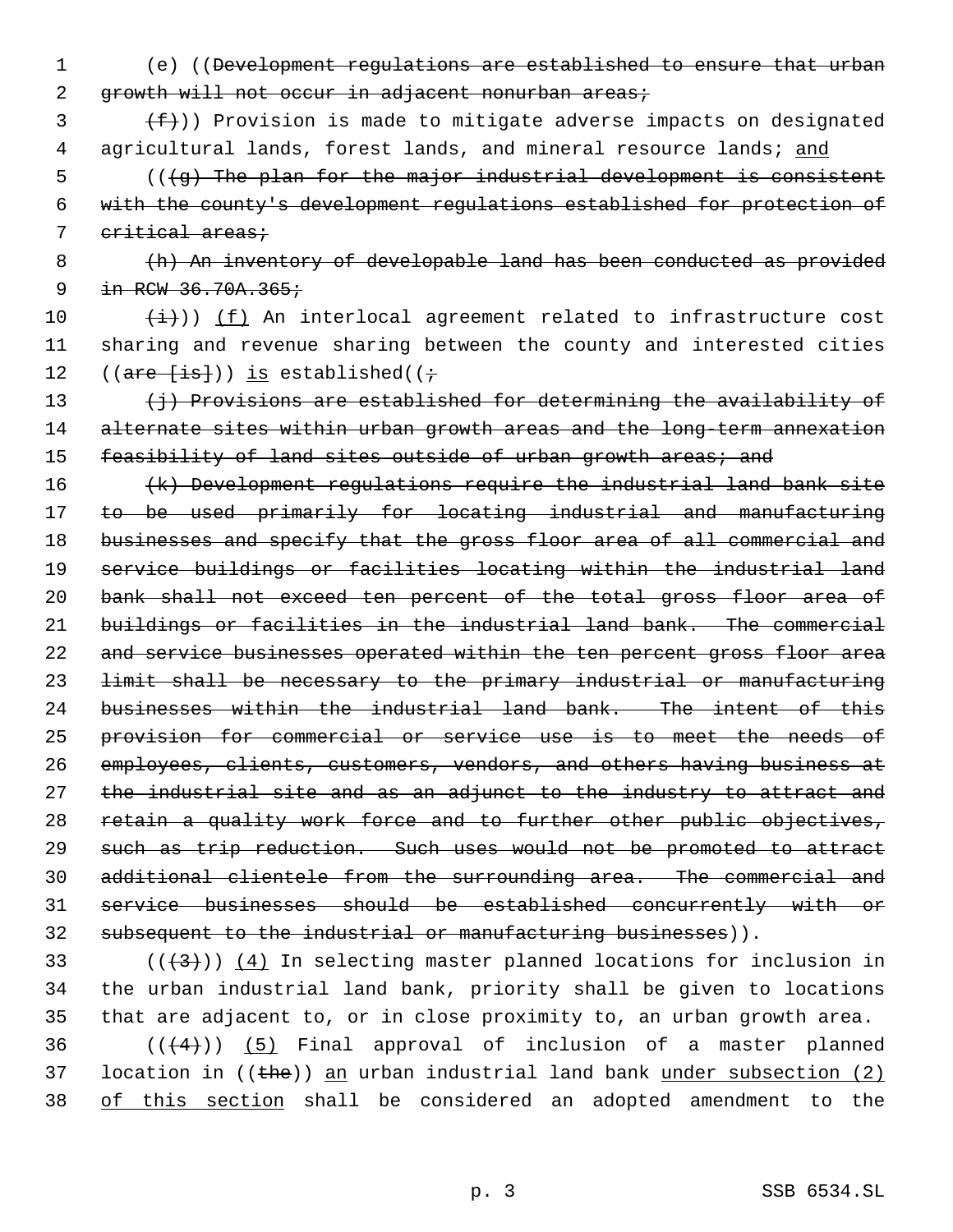comprehensive plan adopted pursuant to RCW 36.70A.070, except that RCW 36.70A.130(2) does not apply so that inclusion or exclusion of master 3 planned locations may be considered at any time. Approval of specific development proposals under subsection (3) of this section requires no 5 further comprehensive plan amendment.

 $((+5))$   $(6)$  Once a master planned location has been included in  $((the)$ ) an urban industrial land bank, manufacturing and industrial businesses that qualify as major industrial development under RCW 36.70A.365 may be located there.

 $((\text{(+6)}))$  (7) Nothing in this section ((may be construed to)) alters the requirements for a county to comply with chapter 43.21C RCW.

 $((+7))$   $(8)(a)$  The authority of a county meeting the criteria of 13 subsection  $((+9))$  (10) of this section to engage in the process of 14 including or excluding master planned locations from ((the)) an urban 15 industrial land bank ((shall)) terminates on December 31, 2007. 16 However, any location included in  $((the h e))$  an urban industrial land bank on or before December 31, 2007, shall be available for major industrial development as long as the criteria of subsection (2) of this section are met. A county that has established or proposes to establish an industrial land bank pursuant to this section shall review the need for an industrial land bank within the county, including a review of the availability of land for industrial and manufacturing uses within the urban growth area, during the review and evaluation of comprehensive plans and development regulations required by RCW 36.70A.130.

 (b) The authority of a county meeting the criteria of subsection  $((+10))$  (11) of this section to engage in the process of including or excluding master planned locations from the urban industrial land bank terminates on December 31, 2002. However, any location included in the urban industrial land bank on December 31, 2002, shall be available for major industrial development as long as the criteria of subsection (2) of this section are met.

32 ( $(\overline{+8})$ ) (9) For the purposes of this section( $(\frac{1}{2})$ ):

 (a) "Major industrial development" means a master planned location 34 suitable for manufacturing or industrial businesses that:  $((a))$  (i) Requires a parcel of land so large that no suitable parcels are 36 available within an urban growth area;  $((\theta \cdot \theta +))$  (ii) is a natural resource-based industry requiring a location near agricultural land, forest land, or mineral resource land upon which it is dependent; or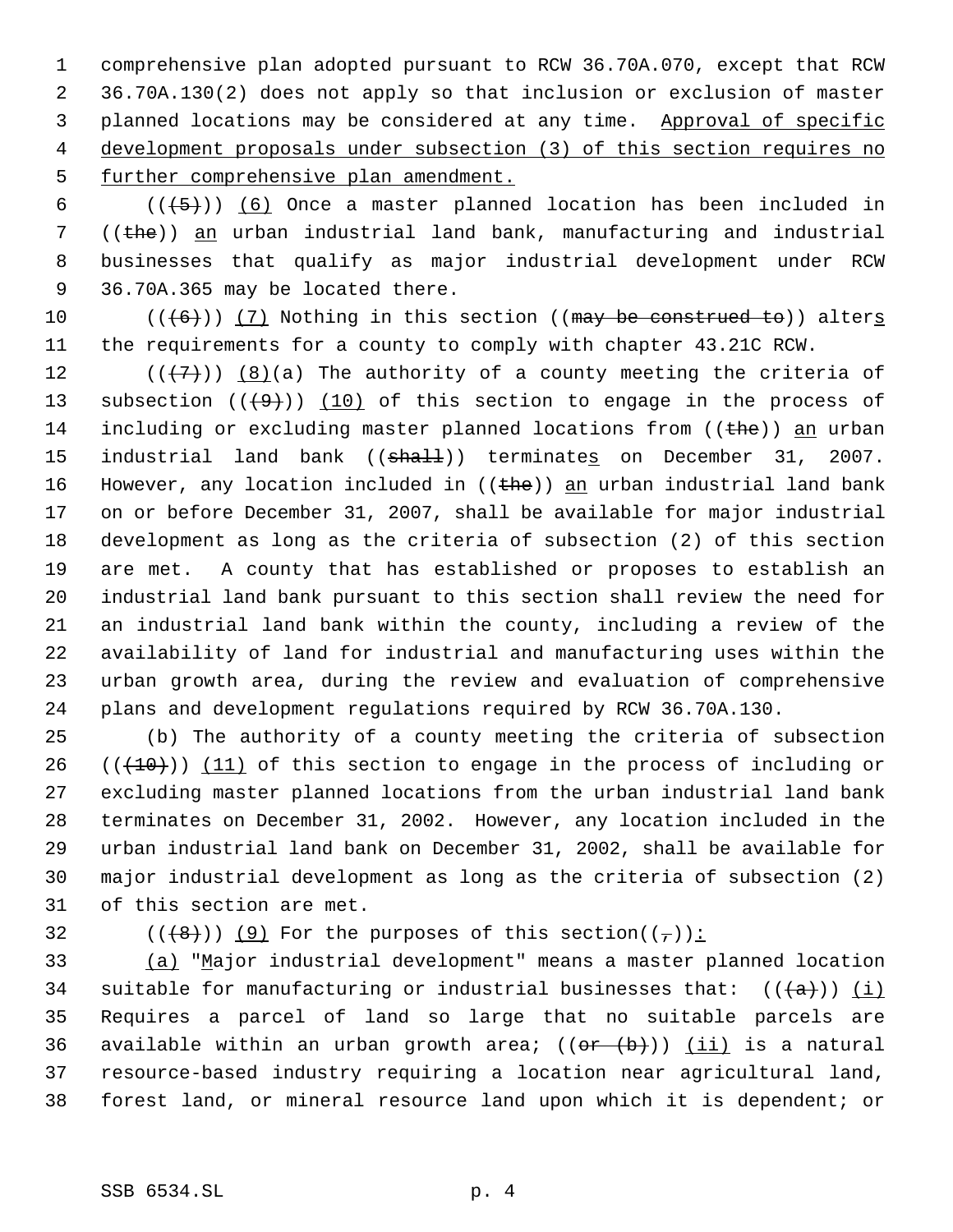$((e))$   $(iii)$  requires a location with characteristics such as proximity to transportation facilities or related industries such that there is no suitable location in an urban growth area. The major industrial development may not be for the purpose of retail commercial development or multitenant office parks.

 ( $(\frac{49}{1})$ ) (b) "Industrial land bank" means up to two master planned locations, each consisting of a parcel or parcels of contiguous land, sufficiently large so as not to be readily available within the urban growth area of a city, or otherwise meeting the criteria contained in (a) of this subsection, suitable for manufacturing, industrial, or commercial businesses and designated by the county through the 12 comprehensive planning process specifically for major industrial use.

13 (10) This section and the termination date specified in subsection 14  $((+7))$  (8)(a) of this section apply to a county that at the time the process is established under subsection (1) of this section:

 (a) Has a population greater than two hundred fifty thousand and is part of a metropolitan area that includes a city in another state with 18 a population greater than two hundred fifty thousand;

 (b) Has a population greater than one hundred forty thousand and is 20 adjacent to another country;

 (c) Has a population greater than forty thousand but less than seventy-five thousand and has an average level of unemployment for the preceding three years that exceeds the average state unemployment for 24 those years by twenty percent; and

(i) Is bordered by the Pacific Ocean;

(ii) Is located in the Interstate 5 or Interstate 90 corridor; or

(iii) Is bordered by Hood Canal;

(d) Is east of the Cascade divide; and

(i) Borders another state to the south; or

 (ii) Is located wholly south of Interstate 90 and borders the Columbia river to the east; or

 (e) Has an average population density of less than one hundred persons per square mile as determined by the office of financial management, and is bordered by the Pacific Ocean and by Hood Canal.

35  $((+10))$   $(11)$  This section and the termination date specified in 36 subsection  $((+7))$  (8)(b) of this section apply to a county that at the time the process is established under subsection (1) of this section: